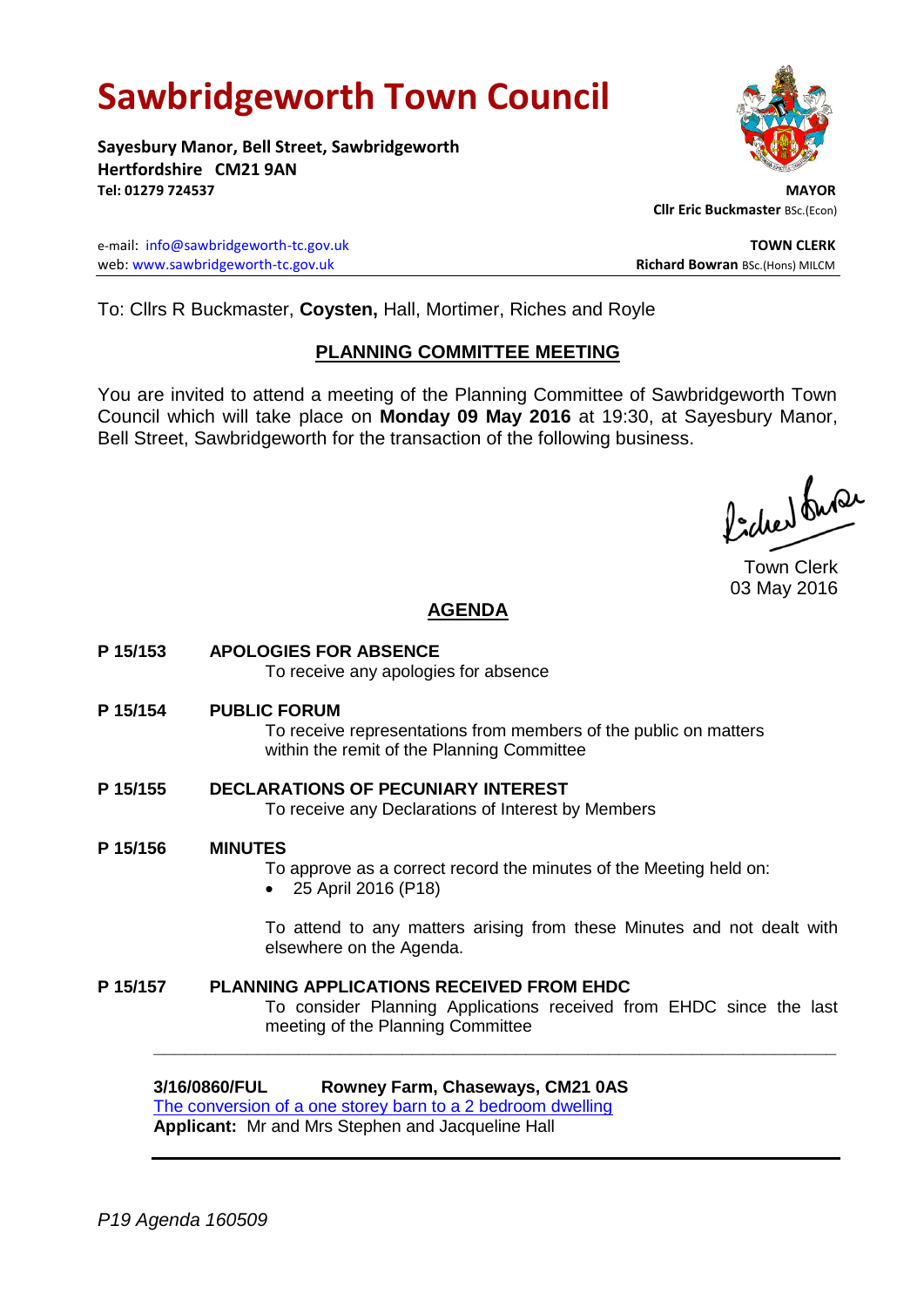## **3/16/0913/HH 23 Sayesbury Road, CM21 0EB**

[Single storey rear extension](https://publicaccess.eastherts.gov.uk/online-applications/applicationDetails.do?activeTab=summary&keyVal=O5TI7IGLJIP00) **Applicant:** Mr Gary Austin

#### **3/16/0915/HH 17 Sayesbury Road, CM21 0EB**

[Partial demolition of rear extension and front car port. Erection of a single storey rear](https://publicaccess.eastherts.gov.uk/online-applications/applicationDetails.do?activeTab=summary&keyVal=O5TN0MGL00X00)  [extension and front porch](https://publicaccess.eastherts.gov.uk/online-applications/applicationDetails.do?activeTab=summary&keyVal=O5TN0MGL00X00) **Applicant:** Mr & Mrs Foster

**\_\_\_\_\_\_\_\_\_\_\_\_\_\_\_\_\_\_\_\_\_\_\_\_\_\_\_\_\_\_\_\_\_\_\_\_\_\_\_\_\_\_\_\_\_\_\_\_\_\_\_\_\_\_\_\_\_\_\_\_\_\_\_\_\_\_**

#### **P 15/158 LATE PLANNING APPLICATIONS** To deal with Planning Applications received from EHDC following the Publication of this Agenda and received before 05 May 2016

#### **P 15/159 PLANNING DECISIONS MADE BY EHDC** To receive Planning Decisions from EHDC

## **3/16/0510/HH 11 Pishiobury Drive, CM21 0AD**

[Replacement conservatory, two storey front extension, single storey side extension](https://publicaccess.eastherts.gov.uk/online-applications/applicationDetails.do?activeTab=summary&keyVal=O3F5VAGLIWK00)  [incorporating garage and alterations to fenestration's](https://publicaccess.eastherts.gov.uk/online-applications/applicationDetails.do?activeTab=summary&keyVal=O3F5VAGLIWK00)

**\_\_\_\_\_\_\_\_\_\_\_\_\_\_\_\_\_\_\_\_\_\_\_\_\_\_\_\_\_\_\_\_\_\_\_\_\_\_\_\_\_\_\_\_\_\_\_\_\_\_\_\_\_\_\_\_\_\_\_\_\_\_\_\_\_\_**

**Applicant: Mr M Beaumont** *STC Comment: No objection EHDC Decision: Granted*

**3/16/0511/HH 59 Cambridge Road, CM21 9JP** [New pitched roof to garage and alterations to fenestration](https://publicaccess.eastherts.gov.uk/online-applications/applicationDetails.do?activeTab=summary&keyVal=O3F5VKGLIWM00) **Applicant: Burrows** *STC Comment: No objection EHDC Decision: Granted*

#### **P 15/160 PLANNING APPEALS**

To receive notification from EHDC of Planning Appeals

Plans are no longer available in the Council Office for inspection. They are available on-line on the East Herts District Council web-site.

Members of the public and press are cordially invited to attend all meetings of the Council and its committees.